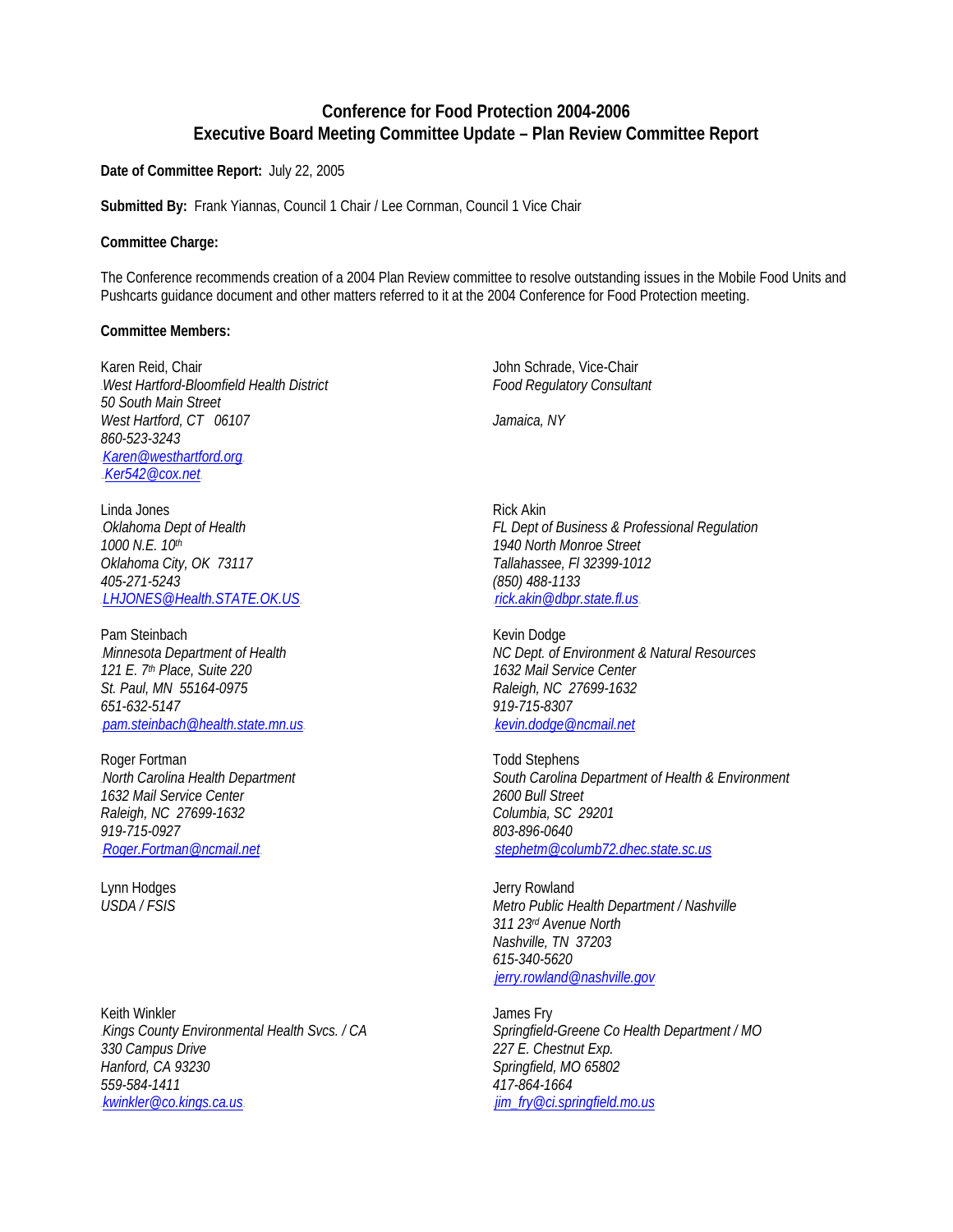Clyde Harding **Rick Peterson** *Tulsa, OK 74112 Stamford, CT 06904-2152 918-595-4302 203-223-3384*   $L$ charding@tulsa-health.org.

Richard Holloway **Peter Rojek** Peter Rojek *952-884-9153 2 Paragon Drive*  HU*rvhollow@aol.com*UH *Montvale, NJ 07645* 

John Schulz<br>
Marriott International<br>
Marriott International *1 Marriott Drive, Room 200 P.O. Box 10000 301-380-2289 407-397-6060*  HU*john.schulz@marriott.com*UHHU*shaji.george@disney.com*<sup>U</sup>

Jim Anderton Jennifer Tong *11919 Rockville Pike 1200 17th Street NW 301-827-8675 800-424-5156*  HU*janderto@ora.fda.gov*UHHU*jtong@dineout.org*<sup>U</sup>

Larry Edwards **Canner** John Canner *655 15th Street, Suite 700 1946 Campus Drive Washington, DC 20005* 1999 12:538 *202-220-0659 845-451-1784*  edwards@fmi.org.html

Dale Yamnik Gary Barnes *8841 Fairway Oaks Way 14 Pacella Park Drive Lone Tree, CO 80124 Randolph, MA 02360 (303) 792-9987 781-961-4020 x2198*  HU*dale.yamnik@yum.com*UHHU*gbarnes@adrus.com*<sup>U</sup>

Gary Coleman Communication Contract Communication Contract Communication Contract Communication Communication Communication Communication Communication Communication Communication Communication Communication Communication *12 Laboratory Drive 1285 Walt Whitman Road Research Triangle Park, NC 27709 Melville, NY 11747 919-549-1732 631-271-6200 x22332*  HU*gary.e.coleman@us.ul.com*UHHU*thomas.v.blewitt@us.ul.com*<sup>U</sup>

Robert Powitz **Dan Redditt** *NSF International FDA / Southeast Region Office P.O. Box 502 60 8th Street NE Old Saybrook, CT 06475-0502 Atlanta, GA 30309 860-388-0893 404-253-1265*  HU*POWITZ@NSF.ORG*UHHU*dredditt@ora.fda.gov*U

*Tulsa Health Department / OK Stamford Health Department / CT 4616 E. 15th Street 888 Washington Blvd* 

*City of Bloomington (retired) The Great Atlantic & Pacific Tea Co. Inc*. *201-571-4579*  HU*rojekp@aptea.com*<sup>U</sup>

**Walt Disney World Co.** *Washington, DC 20058 Lake Buena Vista, FL 32830* 

6B*FDA / DHRD NRA / Regulatory Affairs Rockville, MD 20852 Washington, DC 20036* 

7B*Food Marketing Institute Culinary Institute of America* 

8B*Yum, Inc. Allied Domecq Quick Service Restaurants* 

*UL / Food Safety Program UL / Environmental & Public Health Services*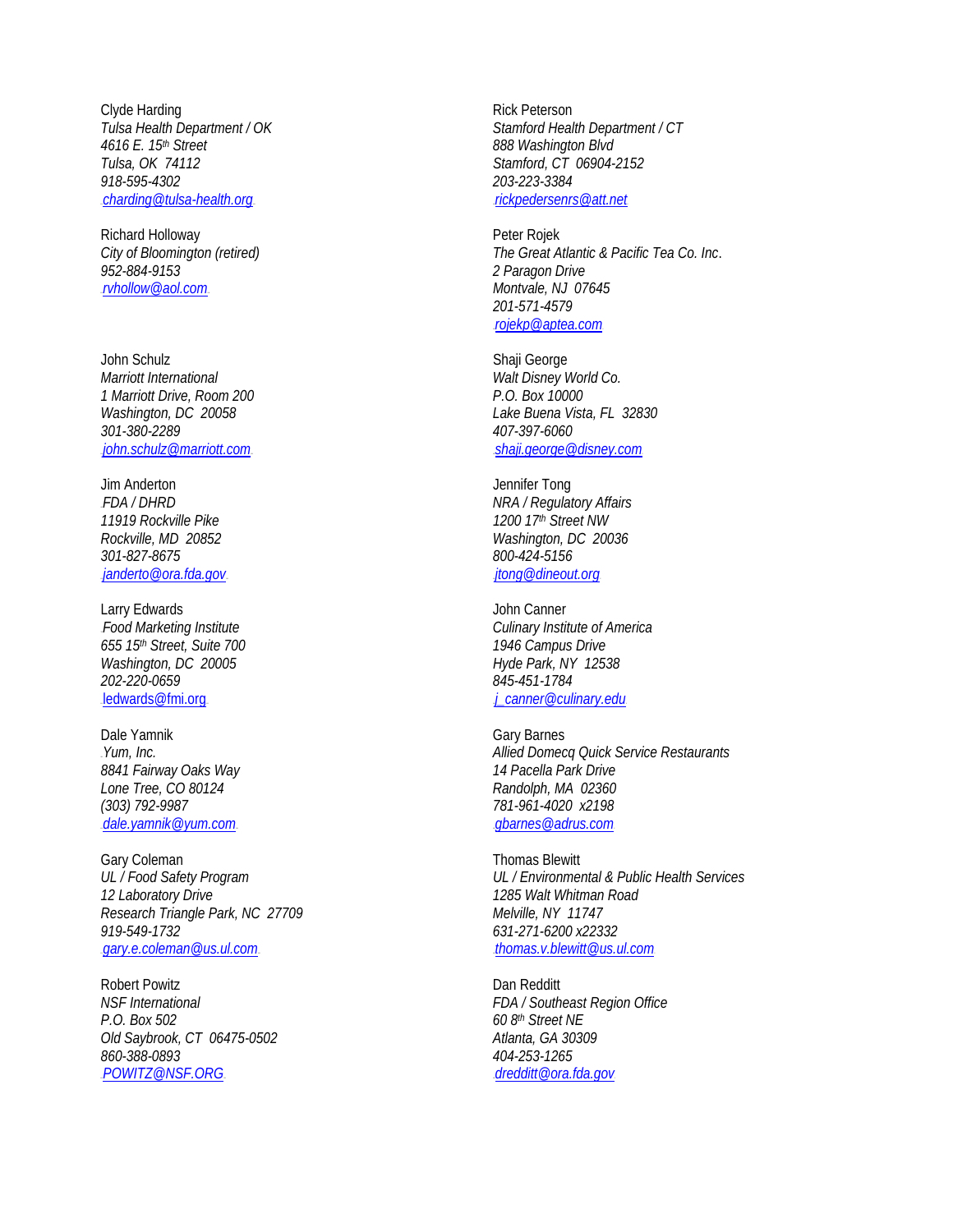# **NEW MEMBER**

Frank O'Sullivan *NSF (formerly with the Santa Clara County Environmental Health Department in California)* 

## **Progress Report/Committee Activities:**

- 1. FDA proposed changes that they were considering to Section 5-402.11 Backflow Prevention and the Public Health Reasons for the same section.
	- a. The Committee agreed with the following language for inclusion in the 2005 Food Code: 5-402.11 Backflow Prevention–Add paragraph (B) and have it state: "Paragraph (A) of this section does not apply to floor drains that originate in refrigerated spaces that are considered as an integral part of the building."
	- b. The Committee also agreed with the following language for inclusion in the Public Health Reasons: "The new exception in 5-402.11 (B) allows for a direct connection to the sanitary sewer system for floor drains originating in refrigerated spaces that are constructed as an integral part of the building structure. Examples of refrigerated spaces that are considered an integral part of the building include refrigerated prep rooms, meat cutting rooms, and refrigerated storage rooms. The exception specifically targets refrigerated spaces that are considered an integral part of the building and is not intended to apply to pieces of portable equipment that may be located in a refrigerated room and which indirectly drain to a floor drain within the room. Drainage from portable equipment would be evaluated under paragraph 5-402.11 (A)"
	- c. The Committee also recommended that consideration be made to the definition of equipment to specifically NOT INCLUDE refrigerated spaces that are an integral part of the building.
	- d. The Committee also recommended that the Plan Review Committee of the CFP try to pursue changes to the International Code Committee Plumbing Code so that the Food Code and the Plumbing Code both allow floor drains in refrigerated spaces that are considered an integral part of the buildings.
	- e. The Committee has tabled discussion of this issue until the changes are made to the 2005 Food Code. At that time, the Committee will revisit the issue to determine if additional action on this issue is required.

### **Progress on this issue will be continued when the 2005 FDA Food Code becomes available for review. To date, the 2005 Food Code has not been completed.**

- 2 The Committee proposed the following change to 5-204.11 (A): "A handwashing facility shall be located: (A) To allow convenient use **by** employees **who work** in food preparation, food dispensing, and ware washing areas..."
	- a. Instead of changing the Code language, FDA is proposing to change the Public Health Reasons to: "5-204.11 Handwashing Sink.\* Hands are probably the most common vehicle for the transmission of pathogens to foods in an establishment. Hands can become soiled with a variety of contaminants during routine operations. Employees must have access to handwashing sinks conveniently accessible from all food employee work areas and use them after any activity which may result in contamination of the hands. Handwashing sinks which are improperly located may be blocked by portable equipment or stacked full of soiled utensils and other items, rendering the sink unavailable for regular employee use. Nothing must block the approach to a handwashing sink thereby discouraging its use, and the sink must be kept clean and well stocked with soap and sanitary towels to encourage frequent use."
	- b. The Committee has tabled discussion of this issue until the changes are made to the 2005 Food Code. At that time, the Committee will revisit the issue to determine if additional action on this issue is required.

### **Progress on this issue will be continued when the 2005 FDA Food Code becomes available for review. To date, the 2005 Food Code has not been completed.**

- 3. The Committee is creating a Plan Review Guidance Document for Mobile Vending Units.
	- a. The Committee is currently reviewing the basic requirements needed for self-contained MV units; bases of operation; application forms; and MV units that are not self-contained. When this information is reviewed by the Committee members, it will be formatted and specific requirements will be added for the next phase of review.